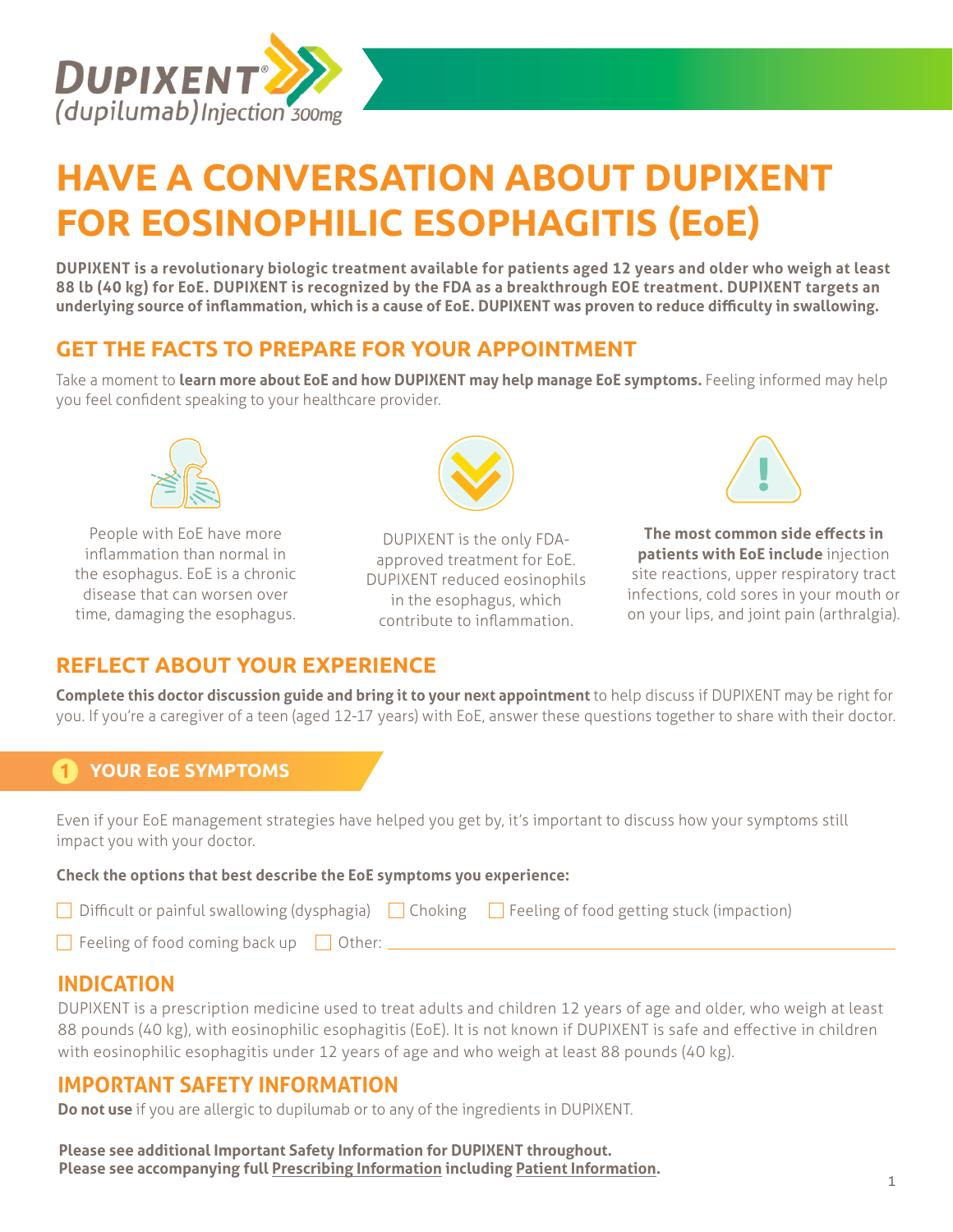| $\overline{D}$ <b>UPIXENT</b>                                                                                                     |  |  |
|-----------------------------------------------------------------------------------------------------------------------------------|--|--|
| How often do you experience EoE symptoms?                                                                                         |  |  |
| A few times a year Monthly Weekly Daily Other (eg, "2x per week"): _________                                                      |  |  |
|                                                                                                                                   |  |  |
| How often do you avoid foods because you're afraid of choking or experiencing other symptoms?                                     |  |  |
| A few times a year Monthly Neekly Daily Other (eg, "2x per week"): ________                                                       |  |  |
| Describe the emotional impact of living with your EoE symptoms:                                                                   |  |  |
|                                                                                                                                   |  |  |
|                                                                                                                                   |  |  |
| 2 YOUR CURRENT SYMPTOM MANAGEMENT PLAN                                                                                            |  |  |
| Be sure to let your doctor know about all the medicines and strategies you use to deal with EoE symptoms.                         |  |  |
| Let your doctor know if you have done any of the following to try to manage your EoE symptoms in the past year:                   |  |  |
| Modify foods (like putting ingredients in the blender) $\Box$ Add sauces to foods $\Box$ Eat slowly                               |  |  |
| Drink water to get food down Avoid certain foods: All All All All All All All Avoid certain foods: All All All A                  |  |  |
|                                                                                                                                   |  |  |
| Note how often you use these strategies and if you're satisfied with the level of symptom control they've given you:              |  |  |
| If you currently take proton pump inhibitors (also known as PPIs or stomach-acid reducers), do you still<br>experience heartburn? |  |  |
| I'm not currently taking PPIs<br>No<br>Yes                                                                                        |  |  |
| List medicines or other strategies that you've tried to manage EoE symptoms:                                                      |  |  |
| Name of medicine or strategy:<br>Note how often you take each medicine or use each strategy.                                      |  |  |
|                                                                                                                                   |  |  |
|                                                                                                                                   |  |  |
|                                                                                                                                   |  |  |

# **IMPORTANT SAFETY INFORMATION (cont'd)**

**Before using DUPIXENT, tell your healthcare provider about all your medical conditions, including if you:**

- have a parasitic (helminth) infection
- are scheduled to receive any vaccinations. You should not receive a "live vaccine" right before and during treatment with DUPIXENT.

**Please see additional Important Safety Information for DUPIXENT throughout. Please see accompanying full [Prescribing Information](https://www.regeneron.com/downloads/dupixent_fpi.pdf) including [Patient Information.](https://www.regeneron.com/downloads/dupixent_ppi.pdf)**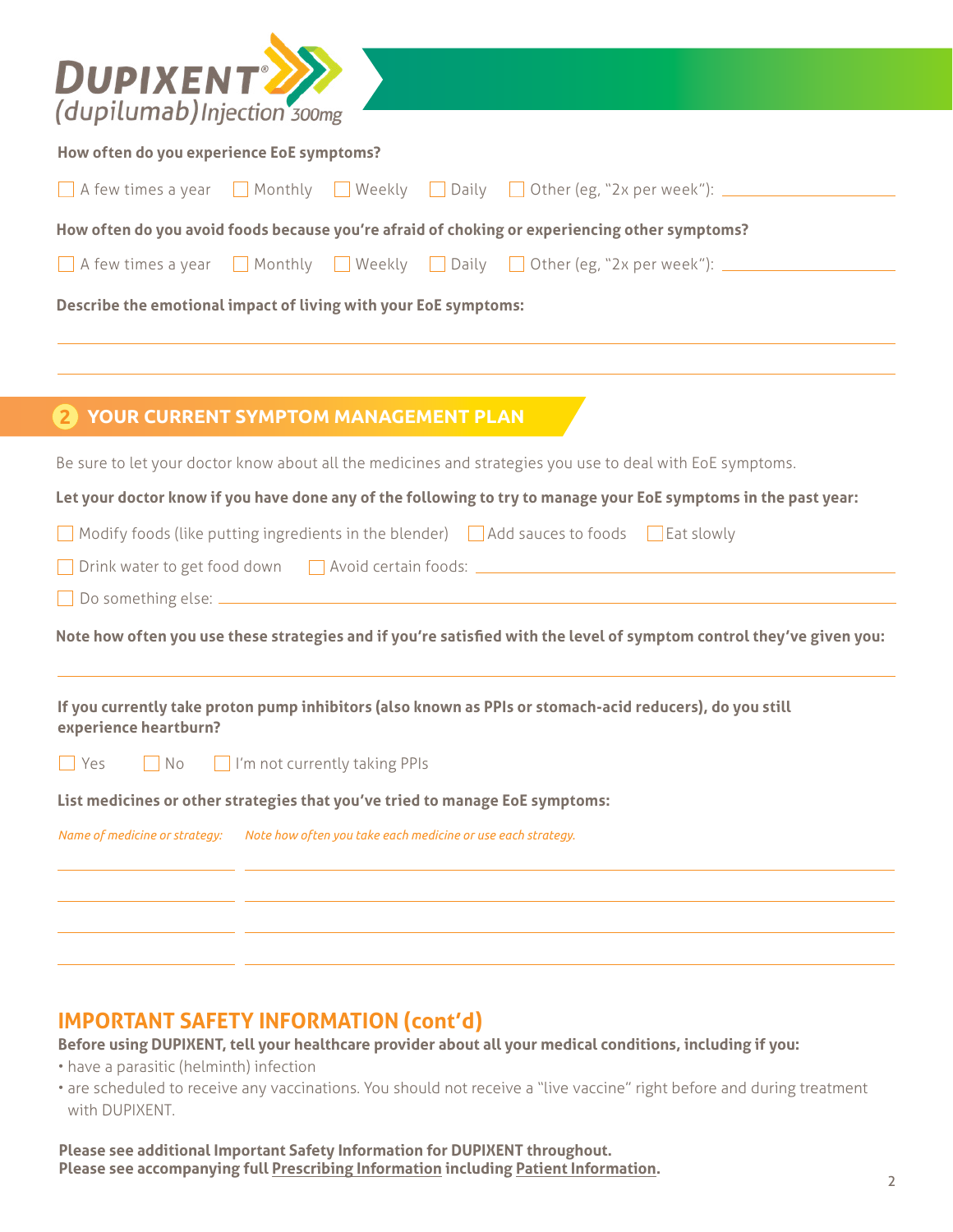

## **3 COULD DUPIXENT BE RIGHT FOR YOU?**

**If you're thinking about another option for eosinophilic esophagitis (EoE), ask your doctor these questions to see if DUPIXENT may be right for you:** 

- **1.** How does DUPIXENT work?
- **2.** How is DUPIXENT different from other medicines that try to manage EoE symptoms?
- **3.** How effective is DUPIXENT at treating EoE?

#### **Write down other notes for your appointment:**

- **4.** How is DUPIXENT administered?
- **5.** What are the most common side effects of DUPIXENT?
- **6.** How do I get started with DUPIXENT?

#### **Support to Share**

Some people find it helpful to include loved ones in conversations about EoE and treatment. Here are a few ideas to get them involved:

- Brainstorm questions about symptoms and treatment options
- Invite them to share their thoughts and concerns so you can discuss them with your doctor

# **IMPORTANT SAFETY INFORMATION (cont'd)**

**Before using DUPIXENT, tell your healthcare provider about all your medical conditions, including if you (cont'd):**

• are pregnant or plan to become pregnant. It is not known whether DUPIXENT will harm your unborn baby. o A pregnancy registry for women who take DUPIXENT during pregnancy collects information about

the health of you and your baby. To enroll or get more information call [1-877-311-8972](tel:18773118972) or go to <https://mothertobaby.org/ongoing-study/dupixent/>.

• are breastfeeding or plan to breastfeed. It is not known whether DUPIXENT passes into your breast milk.

**Please see additional Important Safety Information for DUPIXENT throughout. Please see accompanying full [Prescribing Information](https://www.regeneron.com/downloads/dupixent_fpi.pdf) including [Patient Information.](https://www.regeneron.com/downloads/dupixent_ppi.pdf)**

**FOR MORE INFORMATION, VISIT [DUPIXENT.COM/](http://DUPIXENT.COM/EoE)EoE**